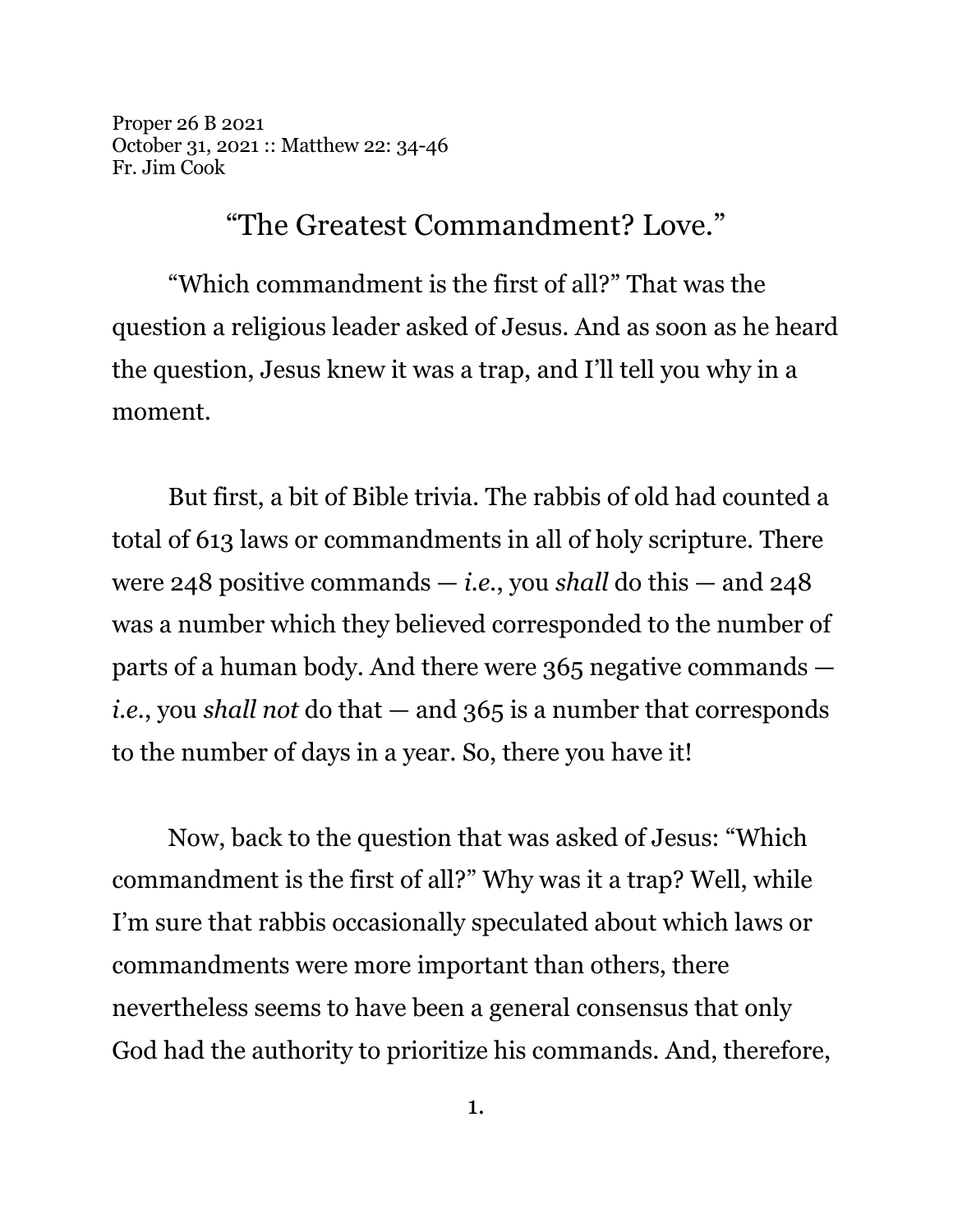any human who might attempt to do so, was guilty of putting himself on a par with God. And that's blasphemy.

And so, that's where the trap lay, and if Jesus had answered as they had hoped he would, he would have fallen into their trap. But Jesus didn't fall into their trap. In fact, his answer was something they *had* to agree with. And this is what he said:

> 'Hear, O Israel: the Lord our God, the Lord is one; you shall love the Lord your God with all your heart, and with all your soul, and with all your mind, and with all your strength.' The second is this, 'You shall love your neighbor as yourself.' There is no other commandment greater than these."

That statement from our gospel reading is what we generally refer to as the Summary of the Law. And so, instead of prioritizing the commands, and thus falling into their trap, Jesus simply summed up the intent and purpose of all of the laws and commandments, and he did so  $-$  and this is key  $-$  with words attributed to God.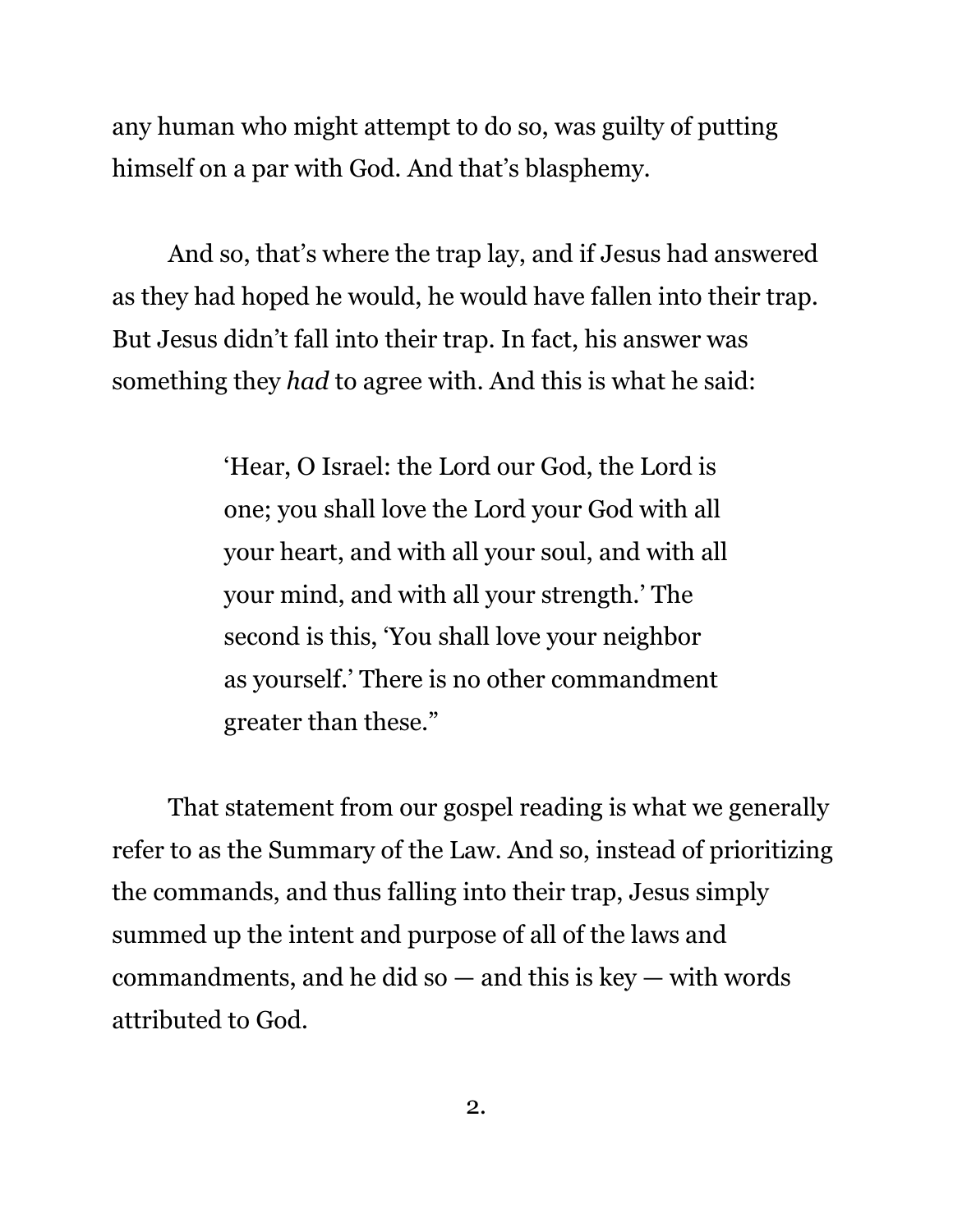As people of faith, I think it's good to be reminded that all of God's commands, and expectations, can be summed up in those two statements: Love God, and love our neighbor.

However, in a parallel version of this story  $-$  you know, where the same essential story is recounted by another gospel writer, like Matthew or Luke — Jesus says another thing that has some bearing on us today. After reciting the command about loving God, Jesus said that there was a second command that was "like" the first. That word "like" doesn't mean what it sounds like to us. The Greek word that Jesus used, that got translated into English as "like," doesn't mean that the two commands are similar, but rather that the two commands are of equal importance, and more importantly, they're inseparable.

In other words, Jesus *isn't* saying that our first priority is to love God, and that our second priority is to love our neighbor. Rather, Jesus is saying that our love of neighbor is *intimately connected* to our love of God; and that our love of God is *intimately connected* to our love of neighbor.

So, what does that mean? In his own reflections on this

3.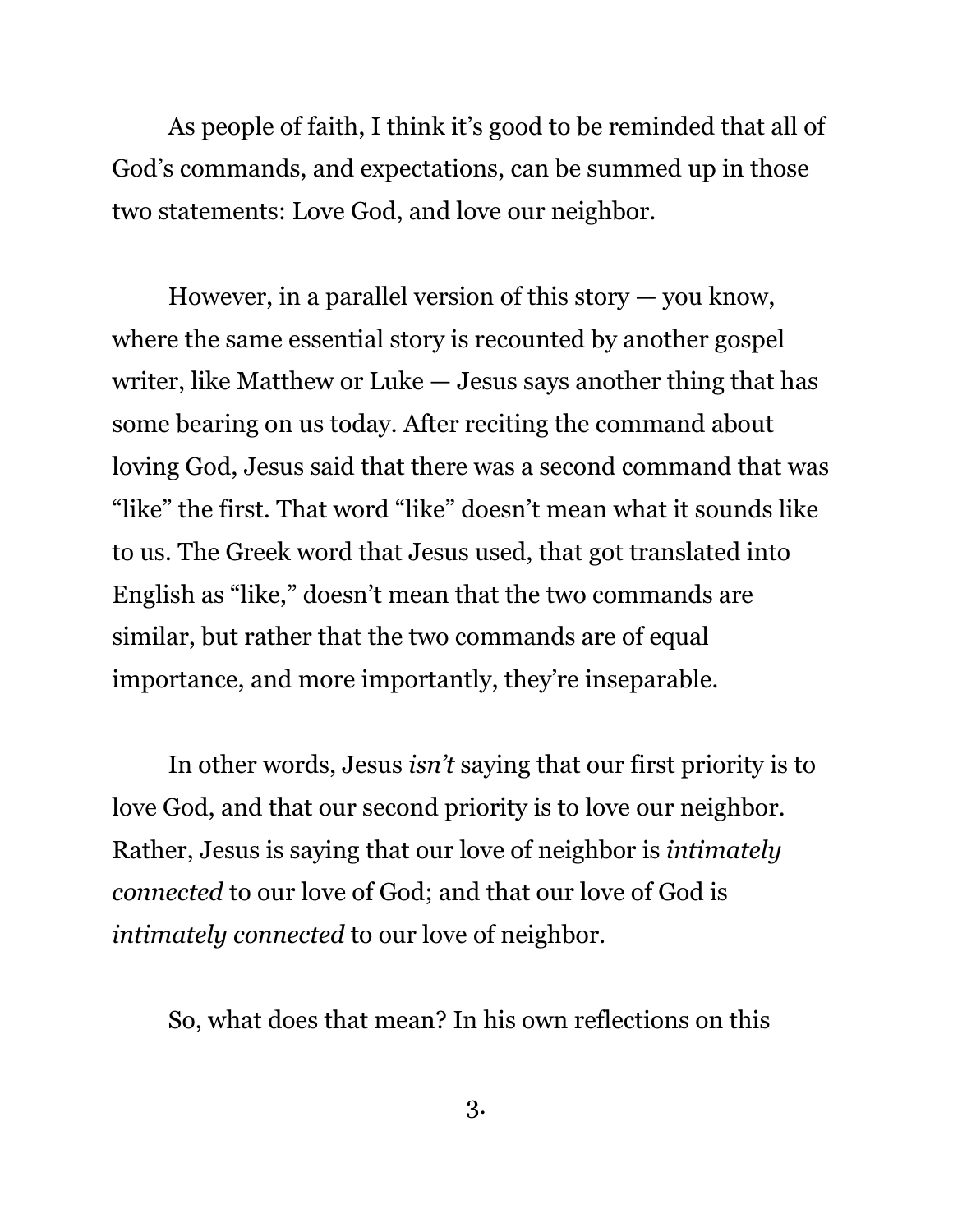passage, the Rev. Dr. Reginald Fuller, one-time professor of New Testament at the Virginia Theological Seminary, came to this conclusion:

> "There can be no love of God which does not express itself in love of neighbor.

> "Yet conversely, there is no authentic love of neighbor which does not spring from love of God."

In other words, if we ever meet someone who claims to be a follower of God, the proof for that claim will be seen in that person's actions and attitude towards everyone else. And at the same time, if we ever see someone whose actions and attitudes are clearly in the best interests of everyone else, then we can take it to the bank that this person is acting in concert with the goals and purposes of God. *Even if they don't know it!* The love of God, and the love of neighbor, are that inextricably linked.

And that can pose a problem for some people. Because, while loving God is something most of us can undertake fairly easily,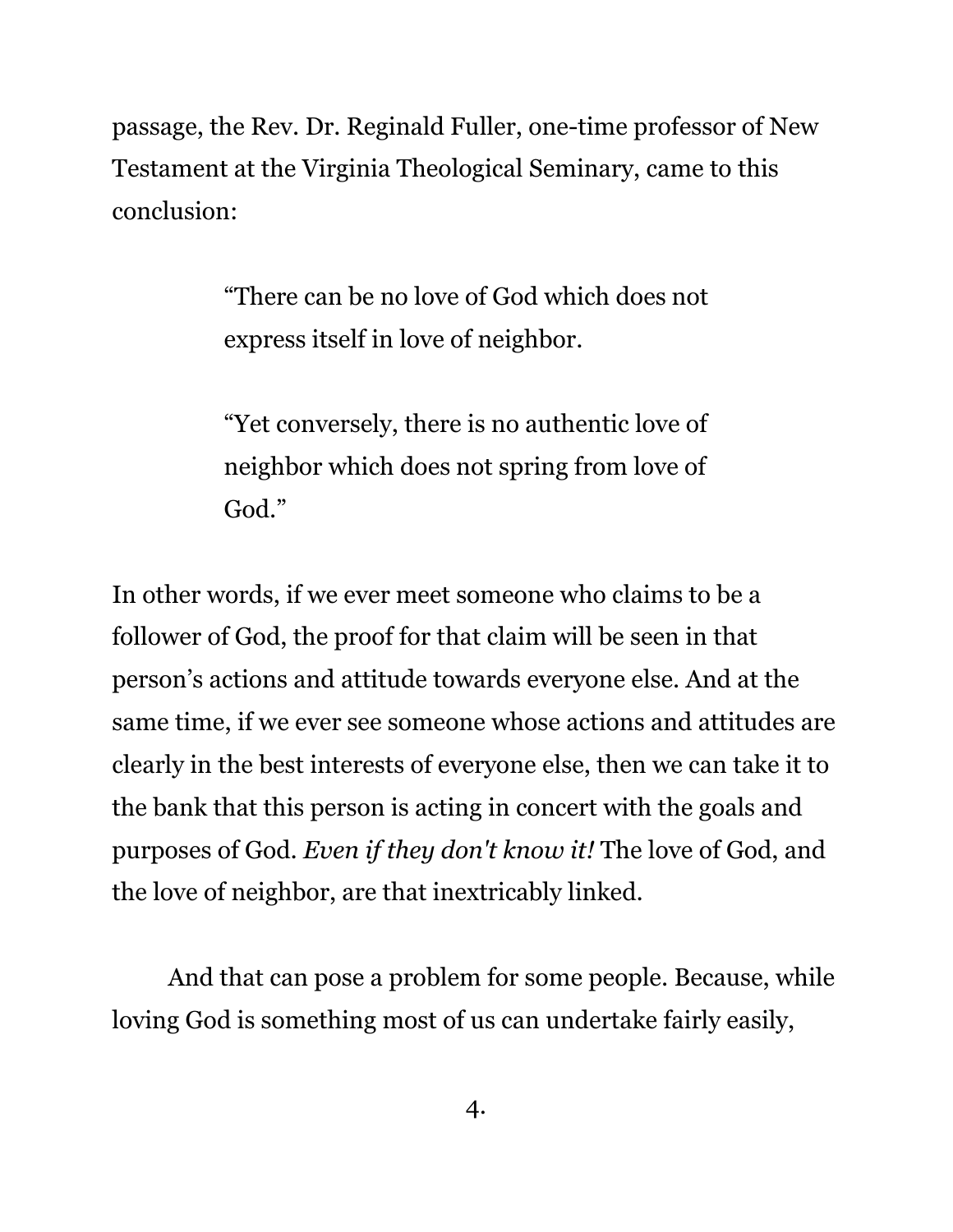loving our neighbor can sometimes be a challenge; and especially if that neighbor is someone we don't even like.

And that's why I'm grateful for something that William Temple, who was the Archbishop of Canterbury from 1942-1944, once wrote: that Love of neighbor... (and I quote):

> "...does not mean merely cordiality of affection for our personal friends; it means a zeal for the welfare of all men, whether they are congenial to us or not. It is not our friends that we are bidden to love but our neighbor. A man chooses his friends; but he finds his neighbors provided for him. It is our relations with those chance people with whom the accidents of life have brought us into contact which are the test of our Christian spirit. ... If a man can succeed in being invariably courteous and considerate in dealing with his neighbor, that man has some measure of the spirit of Christ."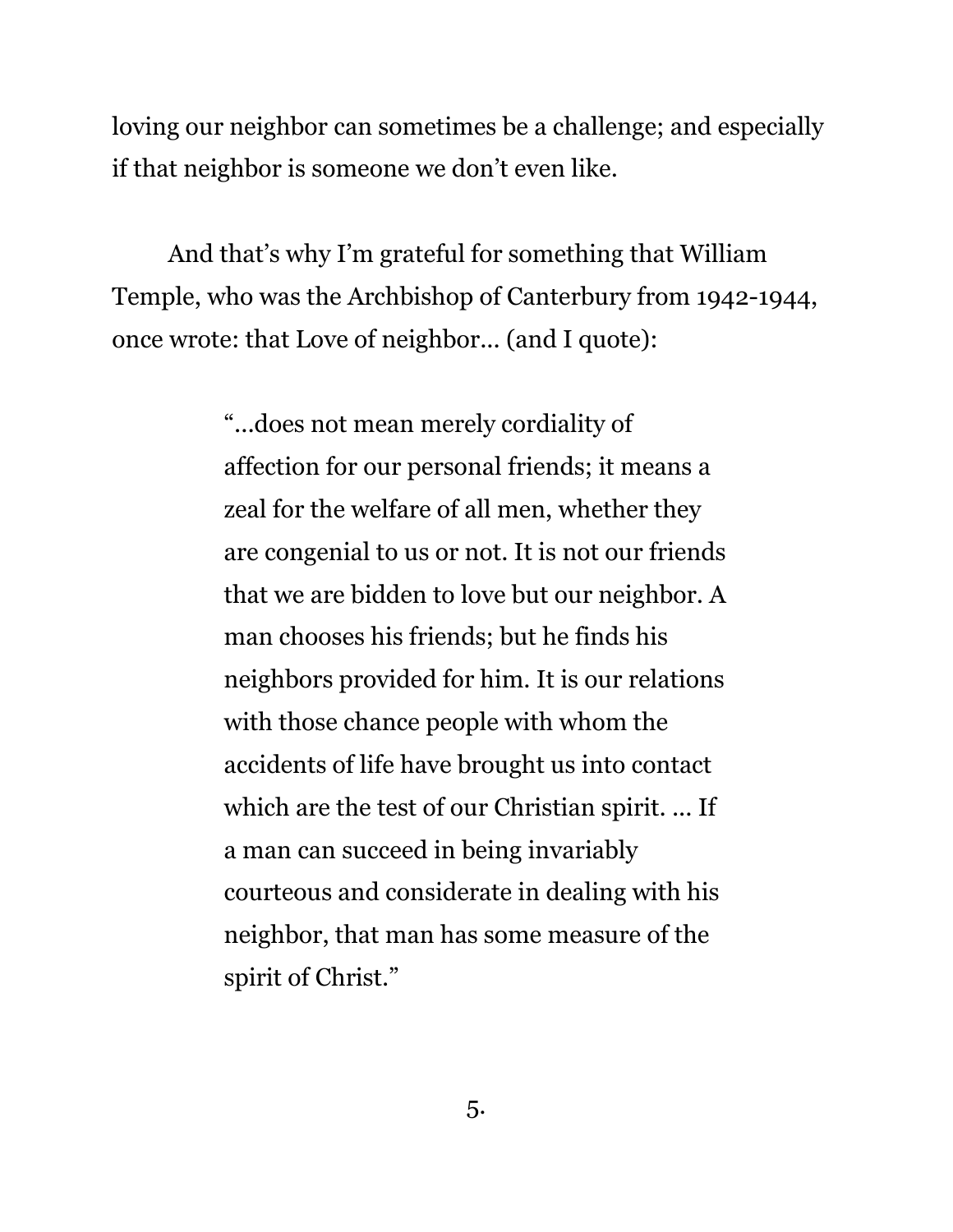I like that quote because it reminds me that loving my neighbor does not necessarily means that I have to feel any sort of *affection* for him; just that I *act* in ways that are beneficial and helpful to him. Or, at the very least, I *don't act* in ways that are detrimental or prejudicial towards him.

And this understanding is completely consistent with the context of the command to love neighbor. You see, the command "You shall love your neighbor as yourself" comes at the end of a section in Leviticus 19 that describes how we are to relate to our neighbor. Here are some of the things we're told to do:

> When you harvest your crops, you shall leave the corners and edges of your fields unharvested, so the poor can have what's left.

You shall not steal from your neighbor.

You shall not cheat your neighbor.

You shall not lie *to* your neighbor. You shall not tell lies *about* your neighbor to others.

6.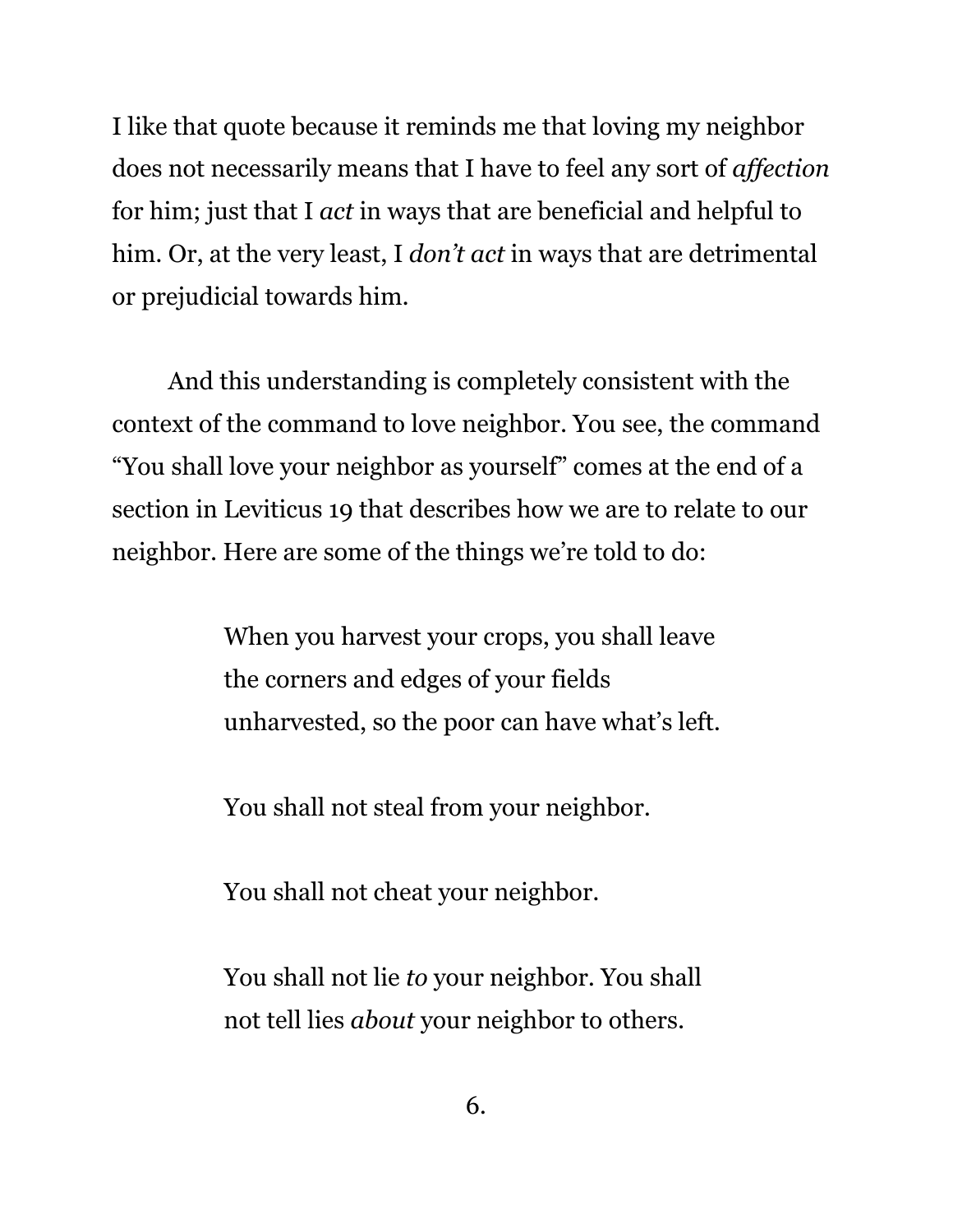If you hire your neighbor to do a job, you pay him quickly and fairly.

You shall not take advantage of a neighbor with a disability.

When giving testimony in court, you shall tell the whole truth, and leave nothing out.

You shall treat *all* people with the same regard. And, you shall take no vengeance or bear any grudge against your neighbor.

Or, in other words, "You shall love your neighbor as yourself."

When our girls were young, we made it clear to them that the main guiding principle for their behavior towards others was the Golden Rule, as explained by Jesus in Matthew 7: that they treat others in the same way that they themselves would want to be treated. And always to be considerate of the feelings of others. In other words, *you* set the example! And they've both grown into outstanding young women.